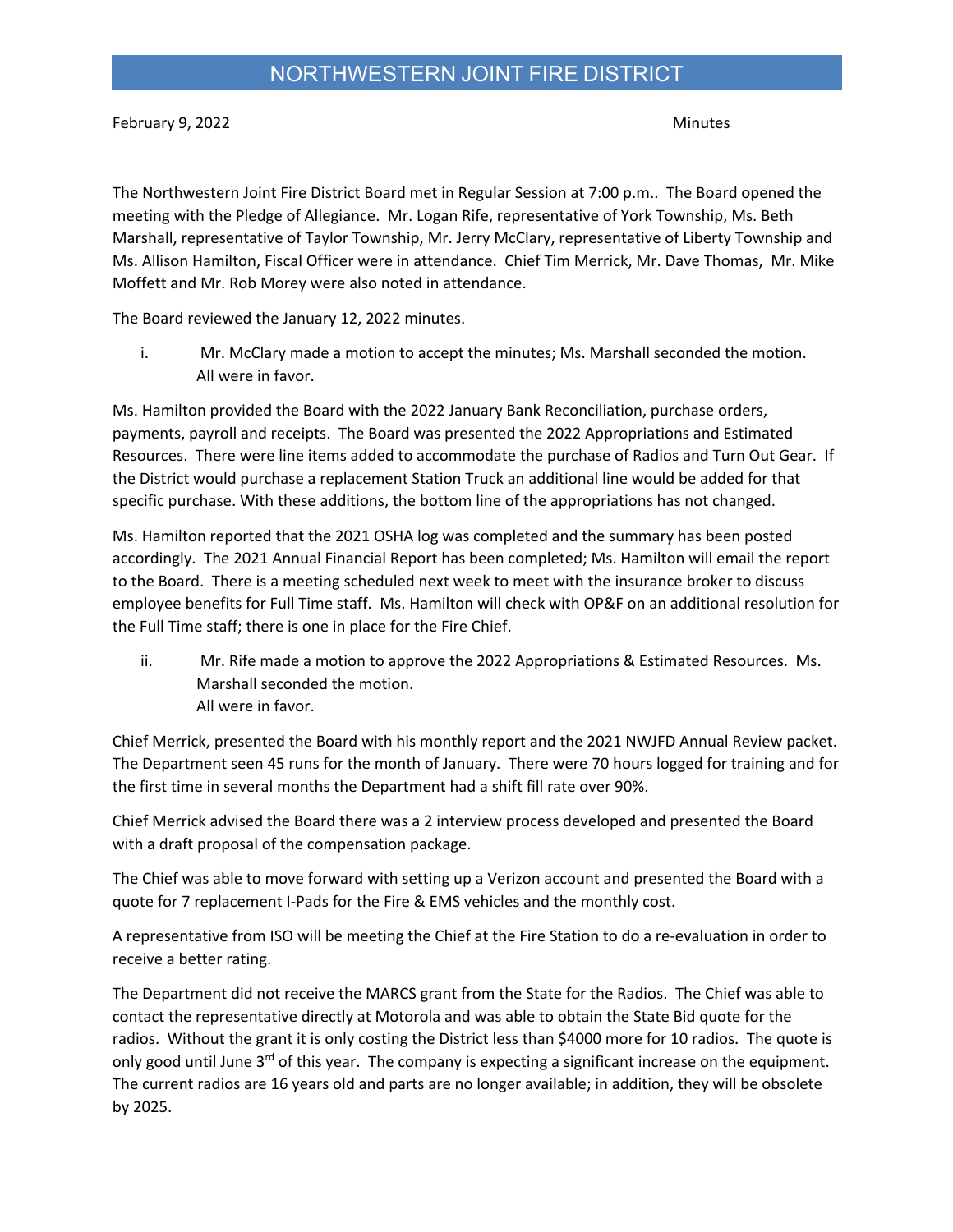## NORTHWESTERN JOINT FIRE DISTRICT

The Fire Department will hold a gathering on March 12<sup>th</sup> to pay respects to those that served Liberty Township Department and to welcome the members serving the Northwestern Fire Department. The Fire Association along with Liberty Township will make contributions to the event.

The Fire Chiefs met and will be focusing on the SOG's; water supply, road safety, accountability, staging and apparatus placement. Chief Merrick will be the point of contact for Union County Fire & EMS for the 2024 solar eclipse event with the State.

The Chief attended a ZOOM meeting with the County Commissioners for the solar fields. Another project is being developed, Liberty Solar, located on Johnson Road and is under the 50mKw.

Nissin International donated over a hundred pairs of socks, gloves and hats to the Raymond Elementary.

The Fire Department performed a home adoption inspection.

Chief Merrick presented a quote from Gordon Flesch for the lease of a copier. The lease includes maintenance, parts, labor & supplies including toner.

Chief Merrick requested to initiate the process to hire 2 new members.

- iii. Ms. Marshall made a motion, with a second from Mr. Rife to approve the quote from Gordon Flesch for the lease of a Canon iRADVDXC3826i copier. The lease is 60 months for \$119.18 per month. All were in favor.
- iv. Mr. Rife made a motion, with a second from Mr. McClary to approve the quote from Verizon for the replacement of 7 I-Pads \$2519.93 and the monthly fee of \$209.93. All were in favor.
- v. Mr. McClary made a motion, with a second from Mr. Rife to approve the quote for 10 MARCS radios from Motorola in the amount of \$38,974.20.
- vi. Mr. Rife made a motion to proceed with the hiring process for FF Carl and FF Dotson. Mr. McClary seconded the motion. All were in favor.
- vii. Mr. Rife made a motion with a second from Mr. McClary to approve the Chief's Report. All were in favor.

Ms. Marshall advised the Board there was a meeting at the Veteran's Auditorium on February 22ns at 7:00 p.m..

Mr. Rife made a motion to adjourn the meeting, with Mr. McClary seconding the motion. All were in favor. The Meeting was adjourned at 8:31 p.m..

Respectfully Submitted By:

Allison M. Hamilton, Fiscal Officer